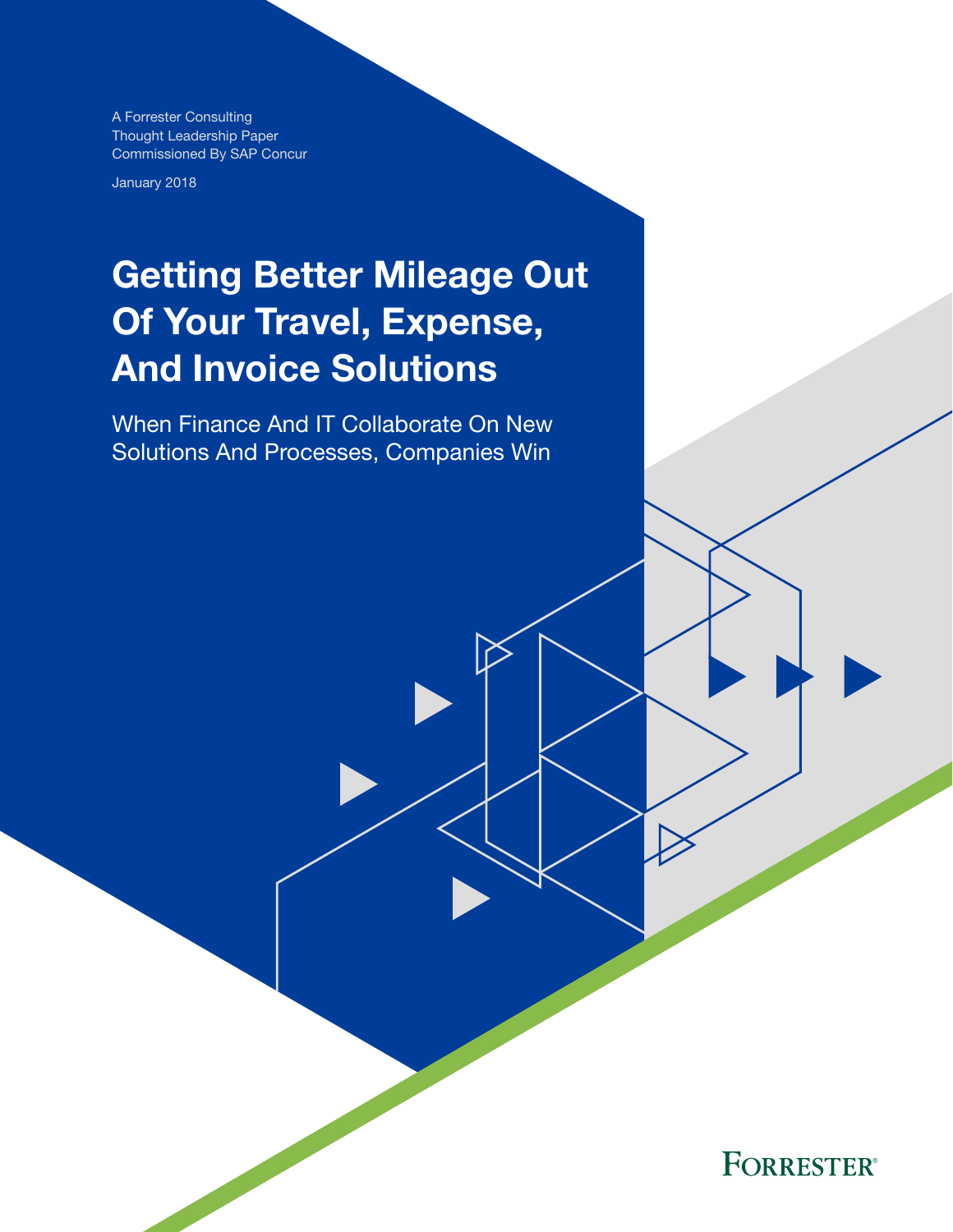## Table Of Contents

- 1 [Executive Summary](#page-2-0)
- 2 Digital Technologies Can Power [Better Travel, Expense, And Invoice](#page-3-0)  [Management](#page-3-0)
- 4 Companies Look To Automate And [Simplify Their Travel, Expense, And](#page-5-0)  [Invoice Processes](#page-5-0)
- 7 Unfortunately, Non-Aligned IT And [Finance Teams Hamper Success](#page-8-0)
- **7 A Unified Strategy Drives Higher** [Satisfaction And Effectiveness](#page-8-0)
- 9 New Technology Can Help
- 10 [Key Recommendations](#page-11-0)
- 11 [Appendix](#page-12-0)

#### ABOUT FORRESTER CONSULTING

Forrester Consulting provides independent and objective research-based consulting to help leaders succeed in their organizations. Ranging in scope from a short strategy session to custom projects, Forrester's Consulting services connect you directly with research analysts who apply expert insight to your specifc business challenges. For more information, visit forrester.com/consulting.

© 2017, Forrester Research, Inc. All rights reserved. Unauthorized reproduction is strictly prohibited. Information is based on best available resources. Opinions refect judgment at the time and are subject to change. Forrester®, Technographics®, Forrester Wave, RoleView, TechRadar, and Total Economic Impact are trademarks of Forrester Research, Inc. All other trademarks are the property of their respective companies. For additional information, go to forrester.com. [1-1439TR5]



Contributing Research: Forrester's Application Development and Delivery research group

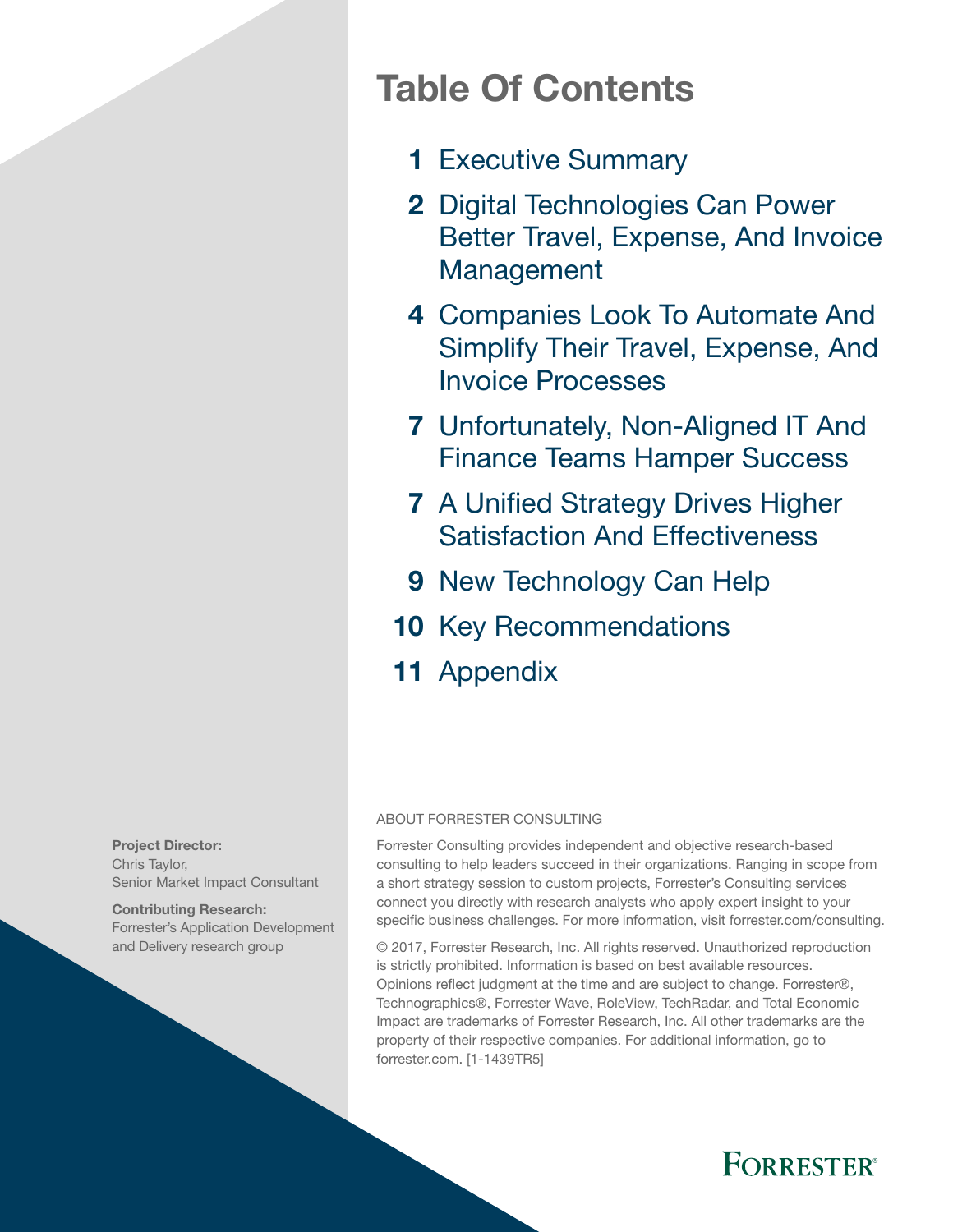<span id="page-2-0"></span>

## Executive Summary

Travel, expense, and invoice management is something that every company must manage. Whether it's employees' travel and expenses (T&E) or invoices), it's important that companies can manage and process expenses in a timely manner. However, this can be difficult as manual processes and limited tools often bog down the process and inhibit efficiency. The root causes for poor travel, expense, and invoice management are legacy technology and the lack of alignment between IT and finance to implement better solutions.

In September 2017, SAP Concur commissioned Forrester Consulting to evaluate how companies are making decisions about travel and expenses and invoice solutions. Forrester conducted an online survey with 378 respondents and conduct six qualitative interviews with IT and finance decision makers to explore this topic.

#### KEY FINDINGS

- › Sixty percent-plus of companies face issues with manual process and timeliness with current tools/processes.
- T&E and invoicing. › Lack of visibility with expenses is a key challenge for better managing
- › Companies are looking to automate and simplify T&E and invoicing processes.
- › For roughly 40% of companies, IT and fnance are not working closely with a unified T&E and invoice management strategy.
- › A unifed T&E and invoice management strategy drives higher satisfaction with T&E and invoicing tools.
- › Companies who are focused on empowering digital operations with the right travel, expense, and invoice management tools/capabilities see three benefits:
	- Greater employee satisfaction, hence higher compliance.
	- Better travel, expense, and invoice management and sometimes expense reduction.
	- Laying the automation foundation for revenue growth.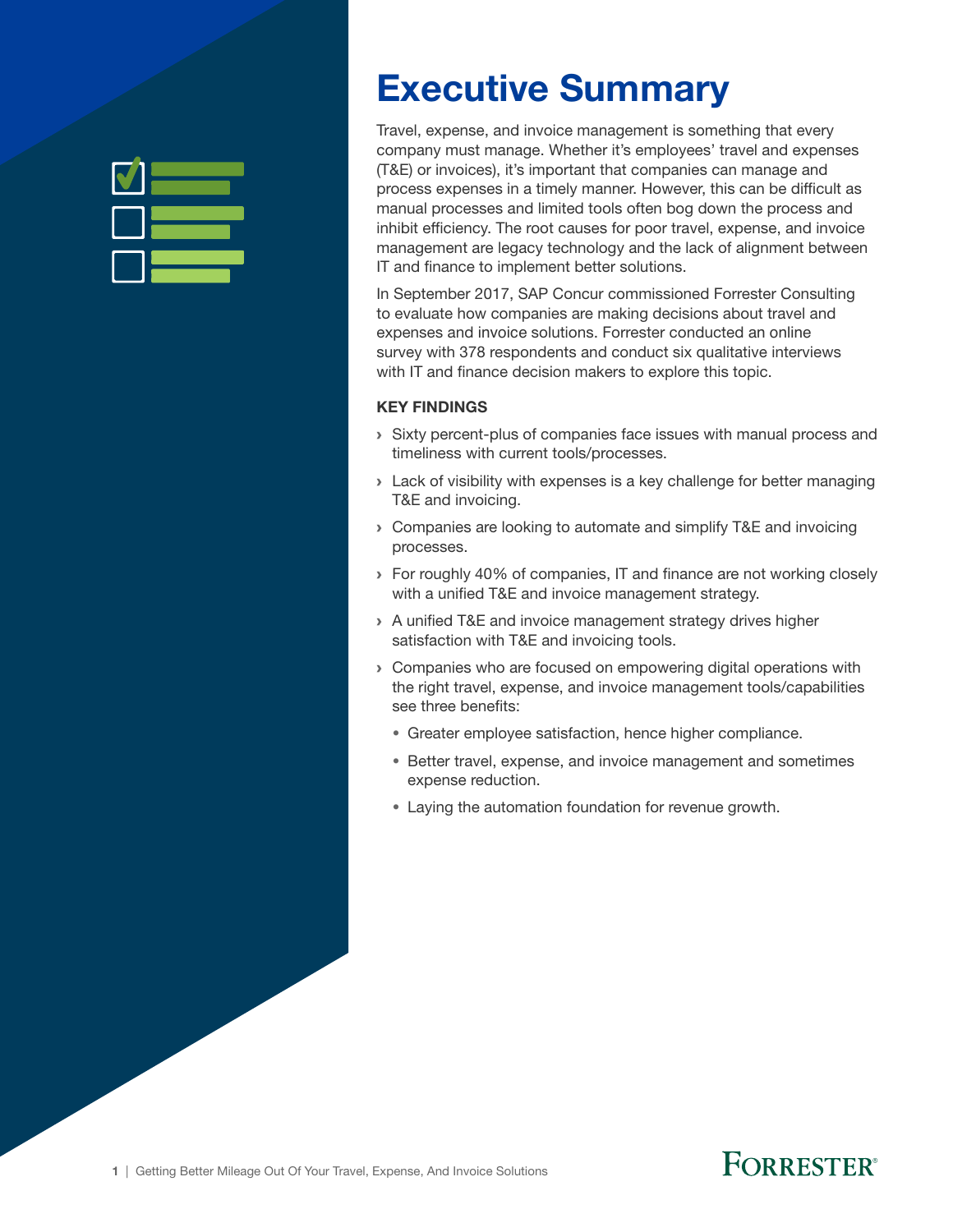### <span id="page-3-0"></span>Digital Technologies Can Power Better Travel, Expense, And Invoice Management

From ride-hailing to movie streaming, no industry is safe from disruption and rising user expectations. However, the technological advances consumers enjoy in their personal lives stand in stark contrast with the fragmented digital experience they encounter as employees. The need for an improved mobile employee experience is particularly acute for business travelers, whose productivity depends on reliable, easy-to-use solutions that are available on the go.

Two of these critical on-the-go solutions are travel and expenses (T&E) and invoice management). Only a paltry 13% of companies we surveyed are extremely satisfied with their company's solutions in these areas. There's much room for improvement in overcoming the following:

- › Manual processes lead to protracted timelines and inaccuracies. Not only are manual expense and payment processes clunky and time consuming; they are also vulnerable to human error. Inaccuracies in expense reports can lead to auditing headaches and many additional hours of work. Both managers and employees rank manual processes as a top challenge when managing expenses. The pain of manual process is particularly apparent for those in finance roles who have to manage expense processes, accounting standards, and compliance via a mix of digital and hard-copy documents. "Finance's main interest is less manual effort," commented a travel manager from a global manufacturing company.
- › Managers' confidence is stymied by poor visibility. The managers' greatest challenge with current T&E and invoice management solutions is the lack of visibility into expenses and expense projections. Only 38% of companies are very satisfed with their T&E reporting and analytical capabilities. The rest are not. Without better tools to manage expenses, managers struggle to keep a handle on costs and forecast budgets.

The need for an improved mobile employee experience is particularly acute for business travelers, whose productivity depends on reliable, easy-to-use solutions that are available on the go.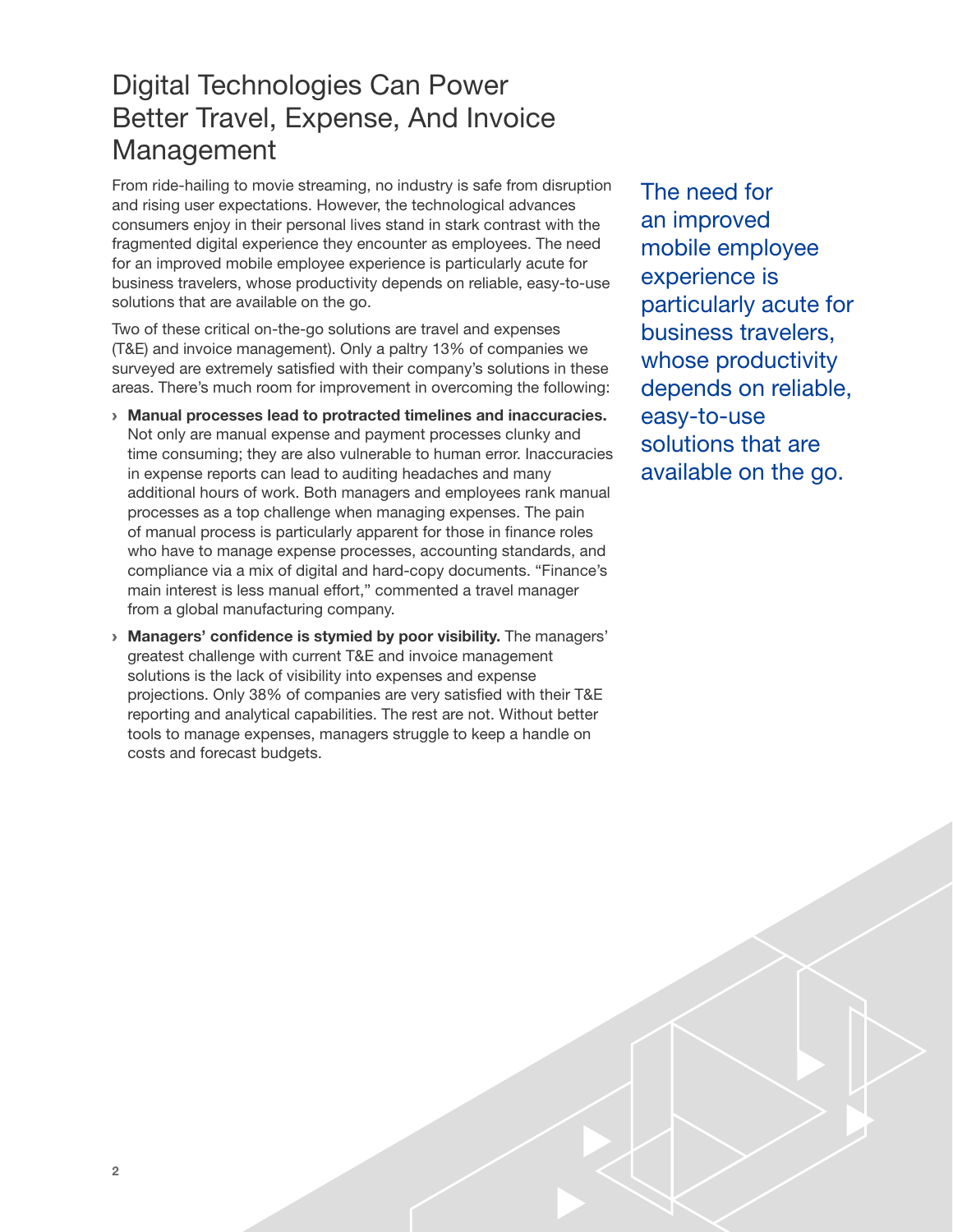› Spend management tools are plagued by inefficiency. Fewer than 50% of companies are very satisfed with the ease of use and accessibility of their T&E tools and processes, and even fewer (40%) are very satisfed with their tools and processes for invoice management. So, what are the top challenges for employees? Respondents cite the difficulty of getting their expenses approved invoices in a timely fashion as well as the inefficiencies when submitting expenses. The manager's point of view scarcely differs: 29% find the expense approval process unnecessarily long (see Figure 1).

#### Figure 1

#### Key challenges with travel, expense, and invoice management

| From an end user/employee                                 | From a management                                                                         |
|-----------------------------------------------------------|-------------------------------------------------------------------------------------------|
| perspective                                               | perspective                                                                               |
| <b>31%</b> Difficulty/timeliness in approving<br>invoices | <b>30%</b> Team managers want more<br>visibility into expenses and expense<br>projections |
| 31% It takes too long to submit                           | 29% It takes too long to approve                                                          |
| expenses                                                  | expenses                                                                                  |
| 12% None of these                                         | 14% None of these                                                                         |

Base: 378 IT and fnancial decision makers across the globe

Source: A commissioned study conducted by Forrester Consulting on behalf of SAP Concur, September 2017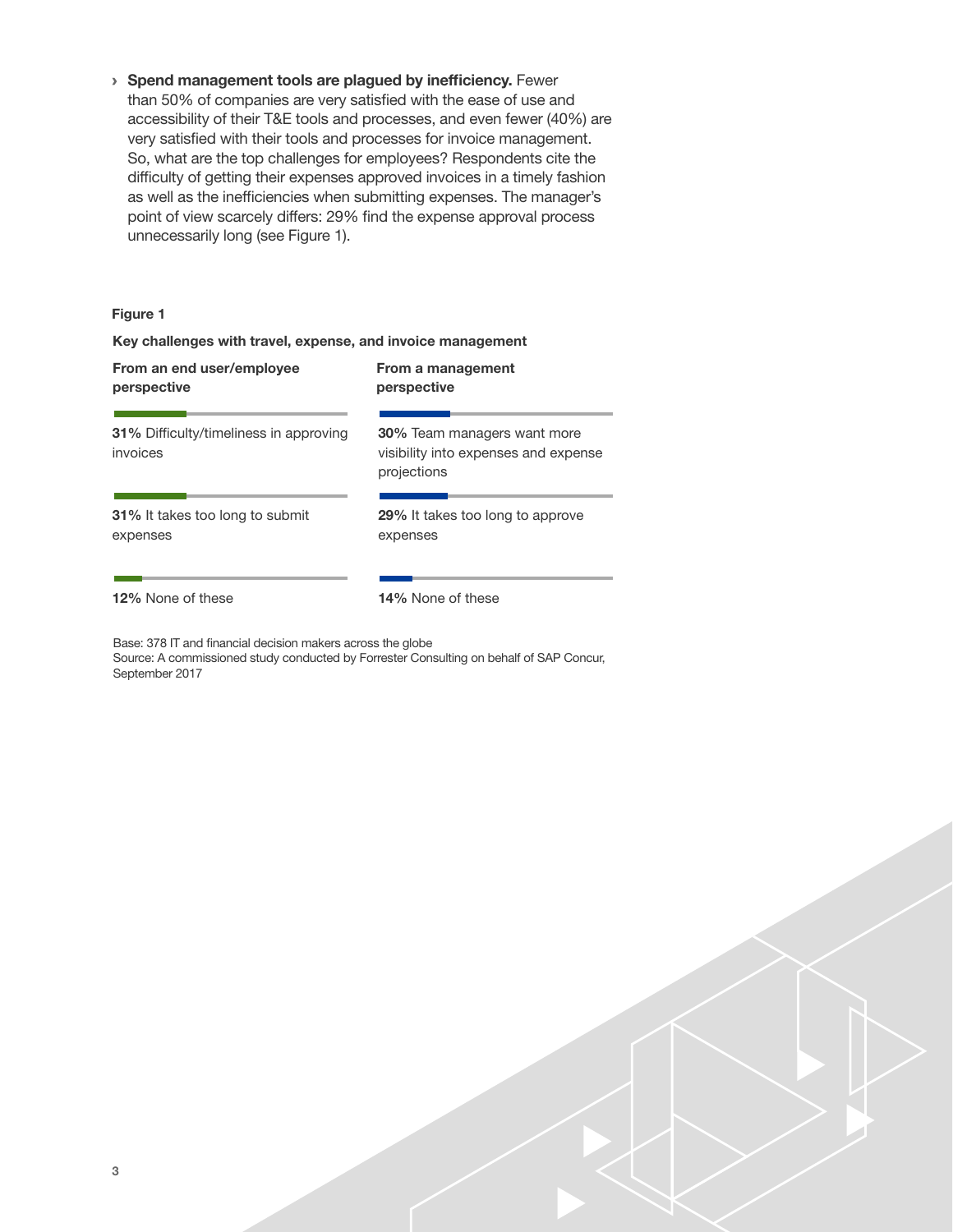### <span id="page-5-0"></span>Companies Look To Automate And Simplify Their Travel, Expense, And Invoice Processes

Companies  $-$  and in particular, finance professionals  $-$  know that modern technology can provide a better way. They know they can streamline and simplify lengthy T&E and invoice management user journeys through (see Figure 2):

**Increased automation.** Taking aim at cumbersome manual processes, 38% of IT and finance decision makers cite increasing automation as a top T&E priority over the next 12 to 24 months. Similarly, 43% of respondents see automation as a top priority for improving invoice management. While only a third of respondents are very satisfed with current levels of automation, the future benefts are clear: minimized input errors, less time wasted on manual entry, and standardized information entry. For one company, automation was the top priority for their invoice management improvements: "We had about 30% to 40% utilization [for our invoice process] when we started exploring automated tools and processes. Finance teams wanted it to be 100% automated. We brought a solution that used artificial intelligence to help."

#### Figure 2

#### Financial processes priorities for the next 12 to 24 months



Base: 378 IT and fnancial decision makers across the globe Source: A commissioned study conducted by Forrester Consulting on behalf of SAP Concur, September 2017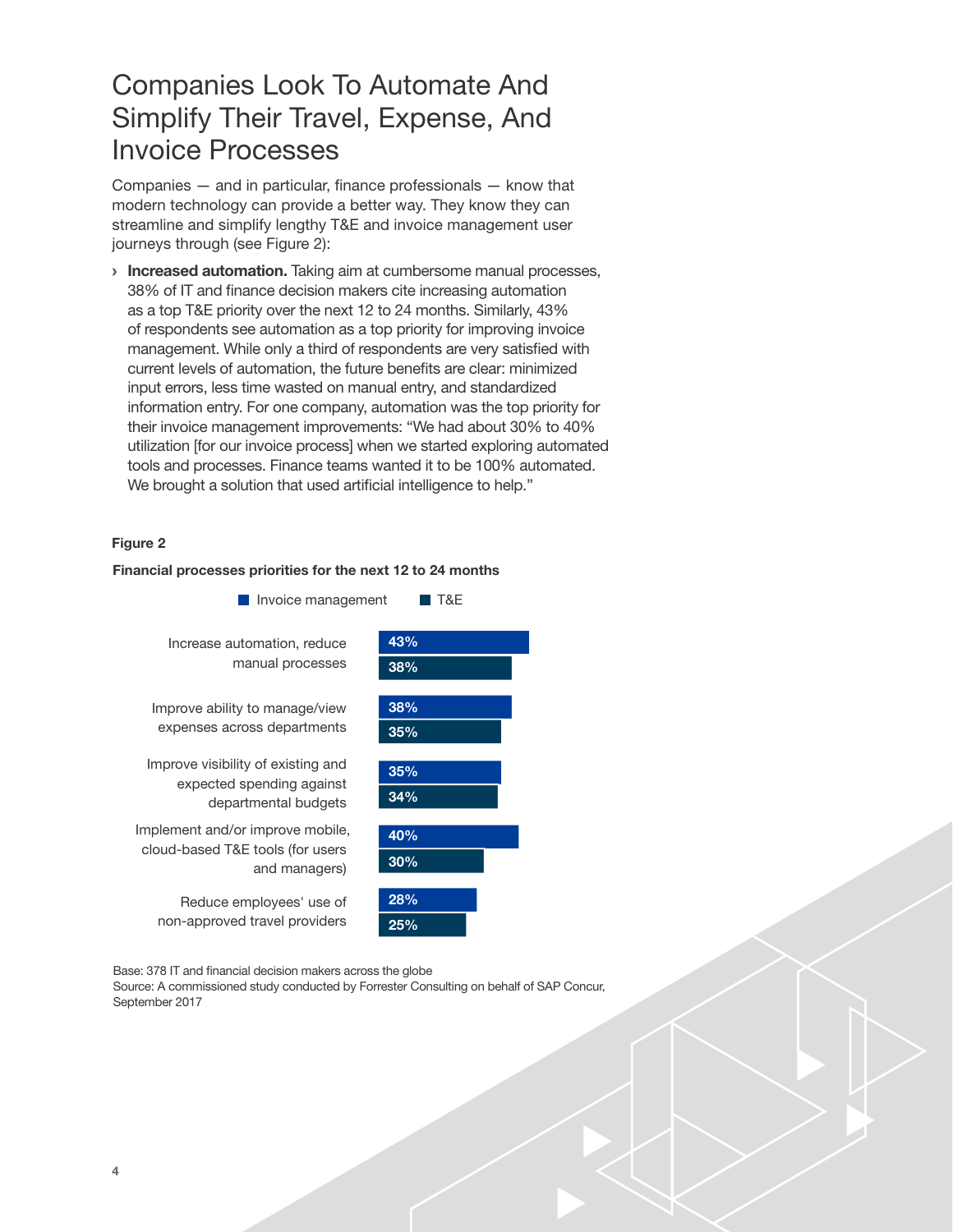- › Mobile and cloud-based tools. For invoice management particularly, 40% of employees and managers aim to implement or improve cloud-based tools. Cloud-based tools are critical for enabling the efficiency that companies lack. It also lessens the burden on the internal IT support team, allowing them to focus their attention on supporting employees in other ways.
- › A single solution for all departments. In addition to optimizing the T&E/invoice management lifecycle for employees and managers, respondents seek to improve travel, expense, and invoice management across departments. A cross-departmental view of T&E/invoice management coupled with standardized information entry (thanks to increased automation) provides senior managers with high-level views of trends. It enables frms to facilitate better budgeting and projections, which addresses managers' top T&E and invoice management challenges. This helps with compliance as well. One fnance director remarked, "In terms of the compliance, we are able to run a report and quantify how much was processed and share that with the service lines." By doing this, they were were better able to determine where adjustments or changes with the policy were needed.

#### IMPROVING T&E IS ABOUT PROCESS EFFICIENCY AND **SATISFACTION**

IT and finance decision makers invest in T&E solutions with very specific outcomes in mind. Being able to identify and showcase these potential outcomes is critical for them to get the funding to implement the solution. When we asked what outcomes would be most persuasive regarding T&E investments, respondents' top ranked outcomes are to (see Figure 3):

- **Improve process efficiency.** There are many steps in the T&E process. Each step can be hindered by manual process and paperbased processes, which is why 40% of companies see automation as a key way to improve process efficiency.
- › Increase employee productivity, adoption, and satisfaction. Managing expenses can be cumbersome for traveling employees. Enabling them with cloud-based tools available on mobile devices will encourage adoption of those tools and reduce employee frustration with the overall process. Any new solution is destined to fail without intiuitive, easy-to-use tools. One business process manager said: "The biggest hurdle with T&E is that no one likes it. T&E is a pain for everyone involved so our objective is to make it as painless as possible."
- **Save money.** Better tools to track expenses and clearer policies can help make employees more responsible about their spending choices. As well, productivity improvements enable employees to do more with their time, which indirectly saves money.

"The biggest hurdle with T&E is that no one likes it. T&E is a pain for everyone involved so our objective is to make it as painless as possible."

 *Business process manager*

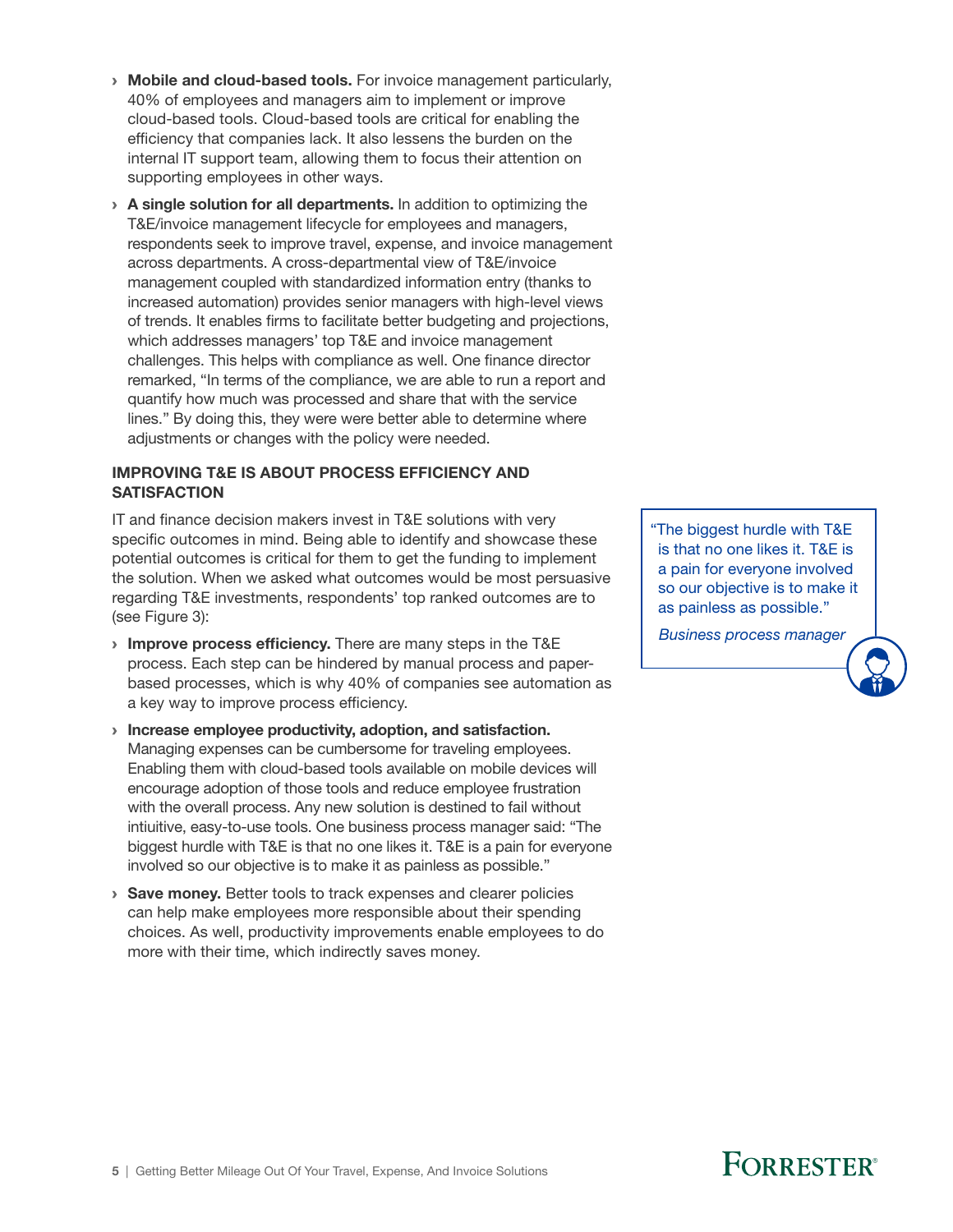#### INVOICE MANAGEMENT IMPROVEMENTS FOCUS ON COST **REDUCTION**

Desired outcomes for invoice management were generally similar to T&E, but with a greater emphasis on cost reduction and reporting. When asked what outcomes would be most persuasive regarding invoice management investments, respondents' top ranked outcomes are (see Figure 3):

- **Cost reduction.** Every company wants to lower expenses. New invoice management tools can't lower your bills necessarily, but they can ensure bills are paid on time (avoiding late fees), and reduce the time spent managing invoices.
- **Improved process efficiency.** The invoice management process can be complicated, especially when managing invoices across a number of different vendors and business units. Streamlining how invoices are submitted, reviewed, and ultimately approved can result in substantial efficiency gains. This is especially important for global companies. One interviewee from a global medical company repoted that: "[Invoice management] will be a lot easier if we have one standardized system across the company that can be controlled, centralized easily by one person, and available in all our languages. At the moment, the one [invoice management] coordinator needs to go into all the various fnance systems to be able to control the [invoice management] side of the cake."
- **Improved analytics and reporting.** Companies need visibility into what is being paid, from what budgets, and to whom. This type of reporting is critical for managing the budget and for supporting future business spending decisions. Visibility is also important for auditing purposes. As one risk and compliance lead from a global tech company stated: "For a NASDAQ-listed company, you have to be audit savvy, for example to be able to know what percentage of revenue is going to travel and expense. [With the right solution] it becomes easy with just one click of the button."

#### Figure 3

Key Outcomes To Support Expenses Investments (% ranked in top 3)

#### T&E

41% Improved process efficiency

40% Automation

39% Cost savings

#### Invoice Management

46% Cost reduction

42% Improved process efficiency

32% Increased employee productivity

Base: 378 IT and financial decision makers across the globe

Source: A commissioned study conducted by Forrester Consulting on behalf of SAP Concur, September 2017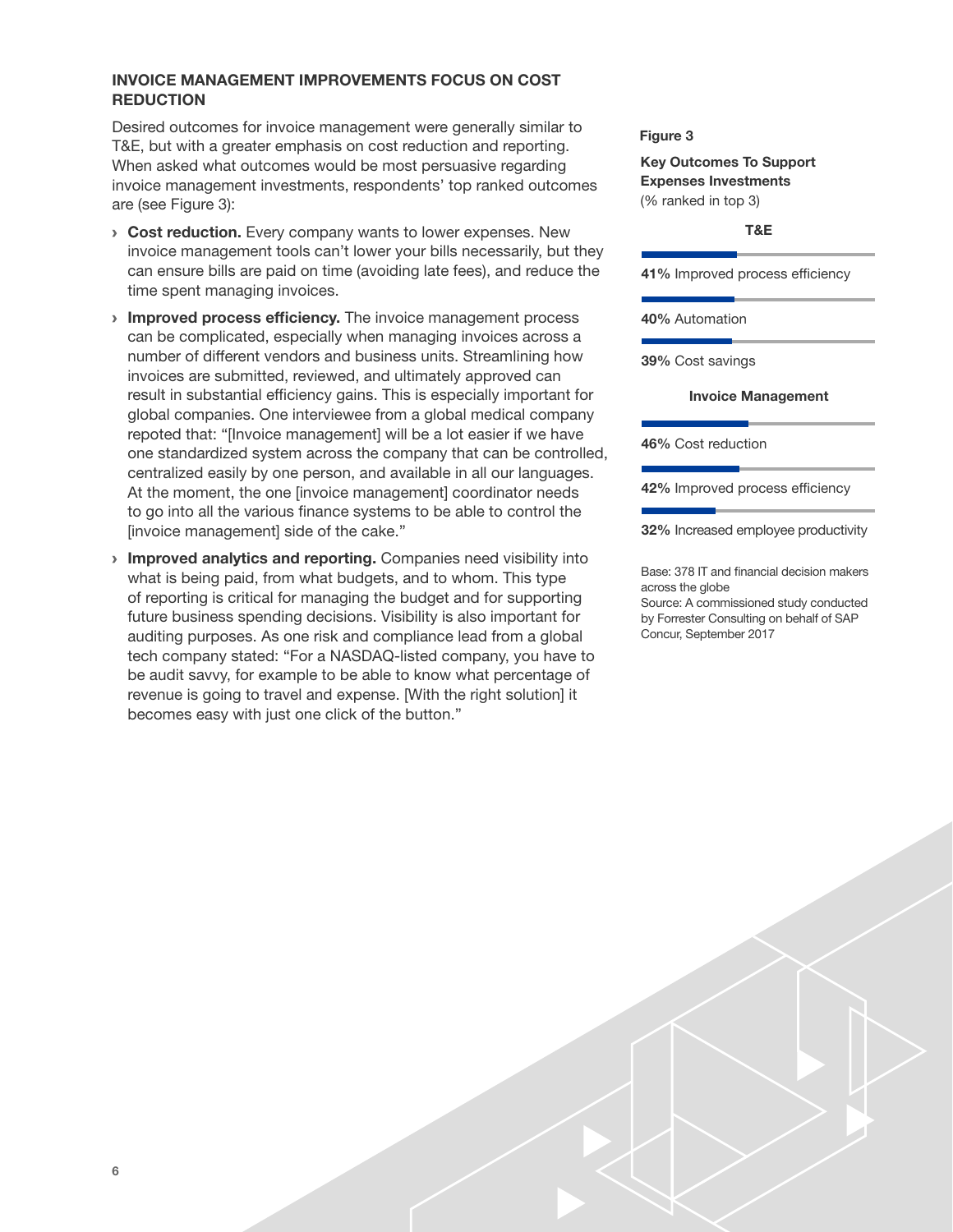### <span id="page-8-0"></span>Unfortunately, Non-Aligned IT And Finance Teams Hamper Success

Companies need to have a clear investment and technology strategy in order to deliver on their top improvement priorities for T&E and invoice management. But 50% of companies agree that IT and finance don't see eye to eye on T&E and invoice management priorities. They have different priorities for T&E and invoice management:

- › Sixty-one percent of frms say that IT is focused more on the usability and employee experience, and less on spend reductions.
- › Sixty-four percent of frms say that fnance is focused more on reducing spending, and less on usability and employee experience.

### A Unifed Strategy Drives Higher Satisfaction And Effectiveness

However, when we combine these goals, the best answer emerges: Adopt T&E and invoice management solutions and implement automated processes to improve employees' experiences and reduce spending. Accomplishing both goals just requires alignment between IT and finance. In fact, 69% of companies agree that IT and finance leaders need to better communicate and collaborate on T&E and invoice management priorities.

The benefits of a strategic alignment between IT and finance are signifcant: Companies with a unifed strategy report much higher levels of satisfaction with T&E and invoice management tools than those who don't. For example, 75% of companies with a unifed strategy reported high satisfaction with T&E tools, compared to only 35% with a nonunified strategy (see Figure 4). The alignment between IT and finance teams, or lack thereof, has profound effects on overall T&E and invoice management process satisfaction.

What does a unifed strategy entail? In our interviews we found that a unifed strategy satisfes the needs of both IT and fnance stakeholders, but doesn't force IT or finance to sacrifice their requirements. Instead it requires teams to prioritize business objectives on shared outcomes, including:

› A goal to elimate manual processes entirely. Commented a global IT lead, "We're cutting down on [tasks] where human judgment is not required, we are automating it. We are letting you do quality jobs. Your workload will be lighter. You'll focus much better. You'll go on the trainings, which you've not been able to do previously. You'll have more quality jobs."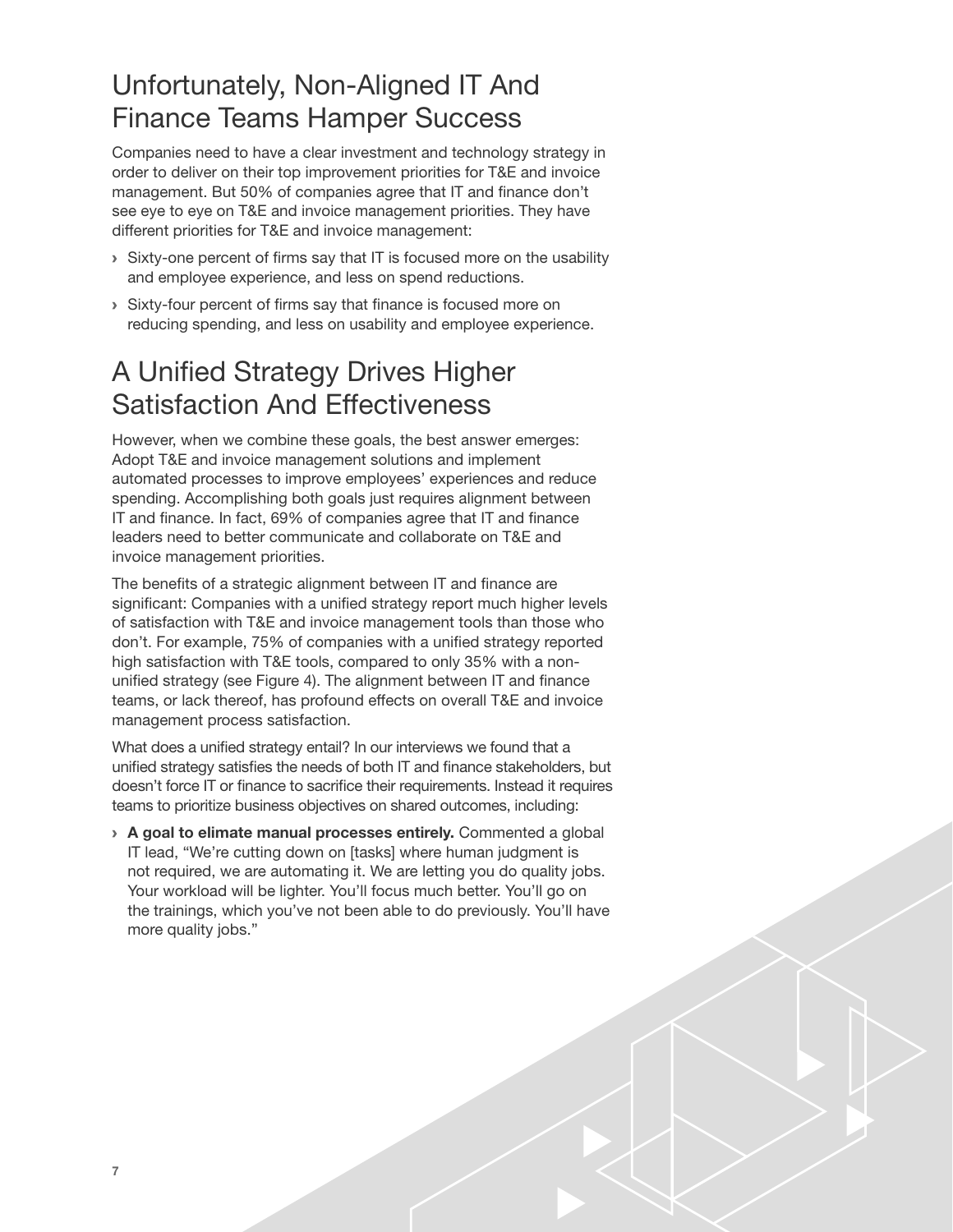- › A desire to find a solution that can be implemented globally. Said a APAC business process manager for a global manufacturing company, "Looking at all the similar international systems, policies, and different approaches to travel, that's where the process started to make a standardized global approach to travel…The initial drive, as I mentioned, came from the desire to manage travel more in a standardized manner globally."
- › A desire for greater control and transparency of expenses overall. An IT risk and compliance lead for a global analytics company explained the need for more transparency saying, "Another part of the business case is about control in terms of reporting, transparency of the overall process to be supported by reporting, and availability to use those data either within the organization for management decisions or management guidance in the organization. Also more data transparency, for example, for purchasing activities when it comes to travel management purchasing contracts."

#### Figure 4

"On a scale of 1 to 10, how satisfied are you with your current T&E and invoice management tools?"



Base: 378 IT and fnancial decision makers across the globe

Source: A commissioned study conducted by Forrester Consulting on behalf of SAP Concur, September 2017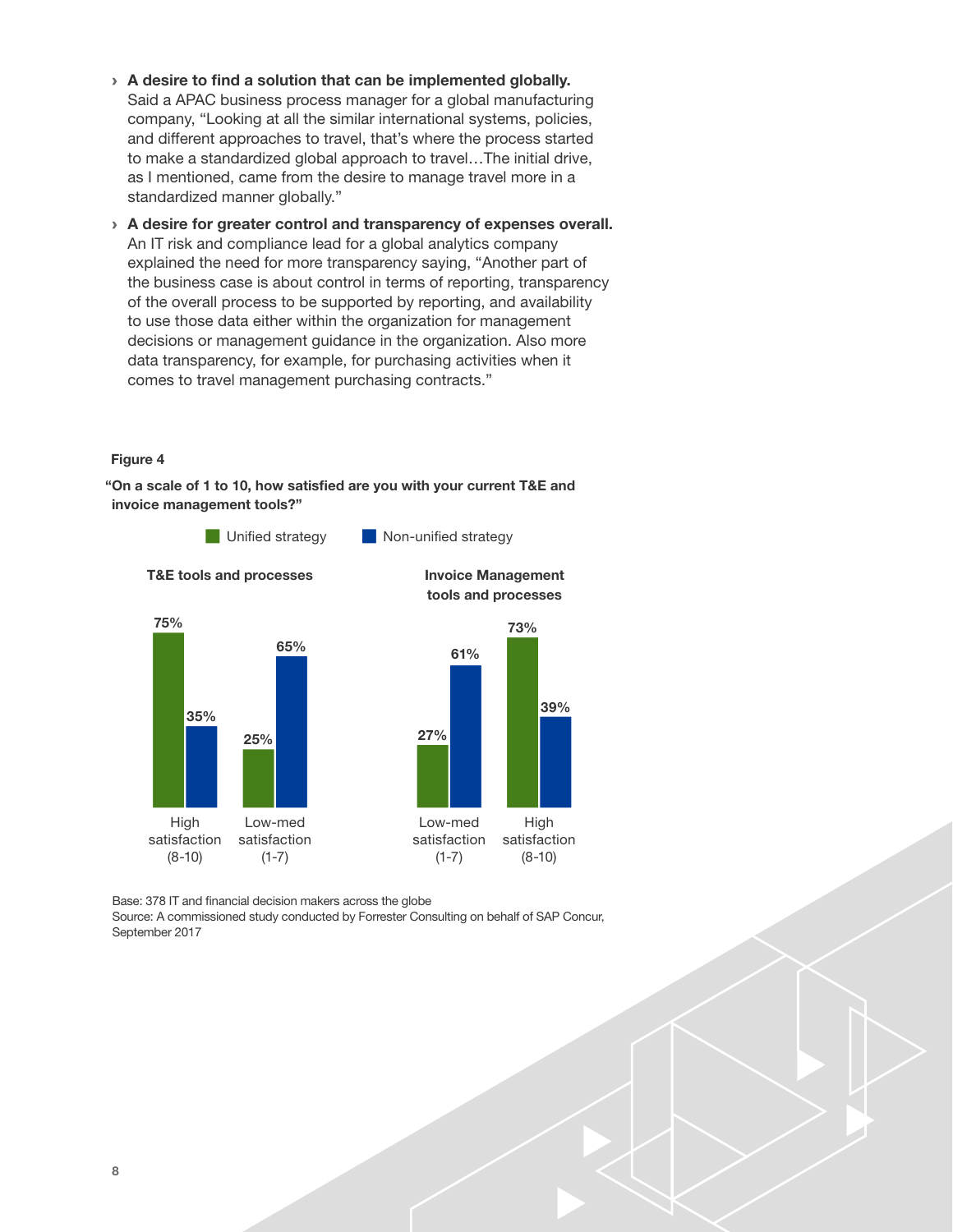### <span id="page-10-0"></span>New Technology Can Help

When we asked survey respondents to rate the importance of different criteria for next-generation T&E and invoice management solutions, and mapped it against levels of satisfaction with current solutions, we found a strong correlation: Companies that demand more from new solutions find greater satisfaction with their T&E/invoice management tools (see Figure 5). Look for technology solutions that:

- › Integrate with existing systems.
- › Run in the cloud.
- › Offer mobile access.
- › Offer employees a great experience.

#### Figure 5

Companies that demand more from new financial tools find greater satisfaction (% is responses who view these capabilities as critically important, i.e., would not buy without it)



Base: 378 IT and financial decision makers across the globe

Source: A commissioned study conducted by Forrester Consulting on behalf of SAP Concur, September 2017

### FORRESTER®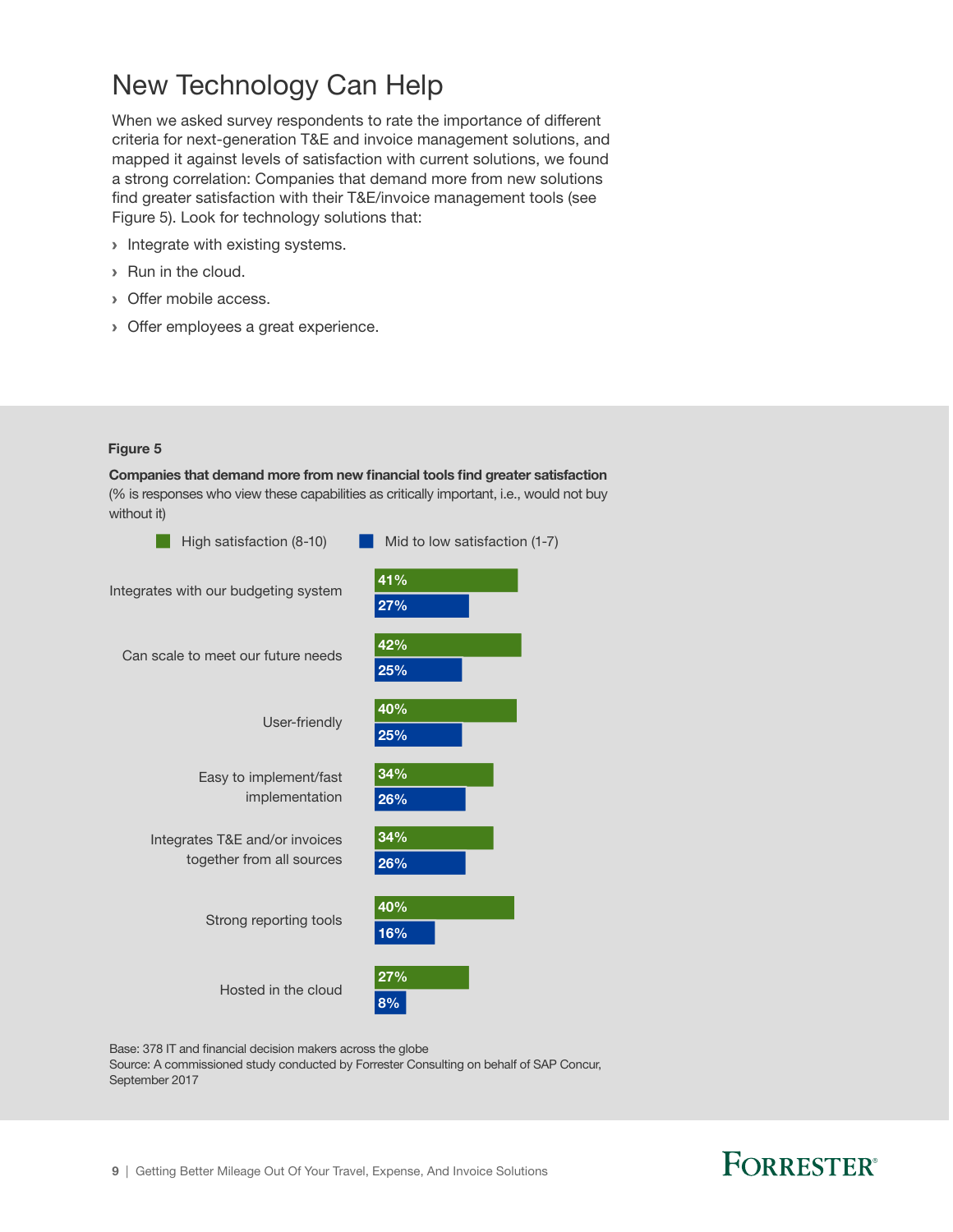# <span id="page-11-0"></span>Key Recommendations

Armed with new T&E and invoice management solutions and processes, the benefits will be significant: higher satisfaction, hence compliance; better travel, expense, and invoice management and sometimes reduction; and as it turns out, a foundation for revenue growth. One medical company told us: "If we hadn't implemented [our new T&E solution], and instead had continued with manual processes as we had before, we would not have been able to cater for the volume increase, for the growth that we have already experienced over the last five years. We would not have been able to do that."

Modernizing travel, expense, and invoice systems by going digital is a quick win for fnance and IT leaders as those improvements can make a real difference for all your employees by driving efficiency. To achieve these benefts of automation, mobility, and improved travel, expense, and invoice management, companies should:



#### Align finance and IT to work effectively on a unified spend

**mangement strategy.** Before companies can begin making improvements, they need a plan to do so. Pursuing separate IT and finance agendas will inevitably inhibit any resolution of current challenges as resources will be split. A unifed strategy can allow all parts of a company to focus time and resources on a mutually beneficial goal, ultimately yielding better outcomes.



Eliminate paper-based processes. Both IT and finance professionals agree that removing paper-based processes is critical for making T&E and invoice management more efficient (44%). It will eliminate errors, reduce overall time spent by employees, and reduce burdens in support staff. One company found that implementing automated tools allowed them to eliminate around 42% of their human-engaged tasks, thereby enabling the AI solution to process tasks within the ERP itself. The result was a 46% efficiency gain.



Invest in new T&E and invoice management technology. Sixtytwo percent of companies expect tech budgets for T&E and invoice management to grow over the next two years. Not surprisingly, companies with a unifed T&E and invoice management strategy are investing more because they have a more holistic view of the potential outcomes —26% expect high growth (20%-plus) compared to just 17% for those without a unifed strategy.



10 | Getting Better Mileage Out Of Your Travel, Expense, And Invoice Solutions